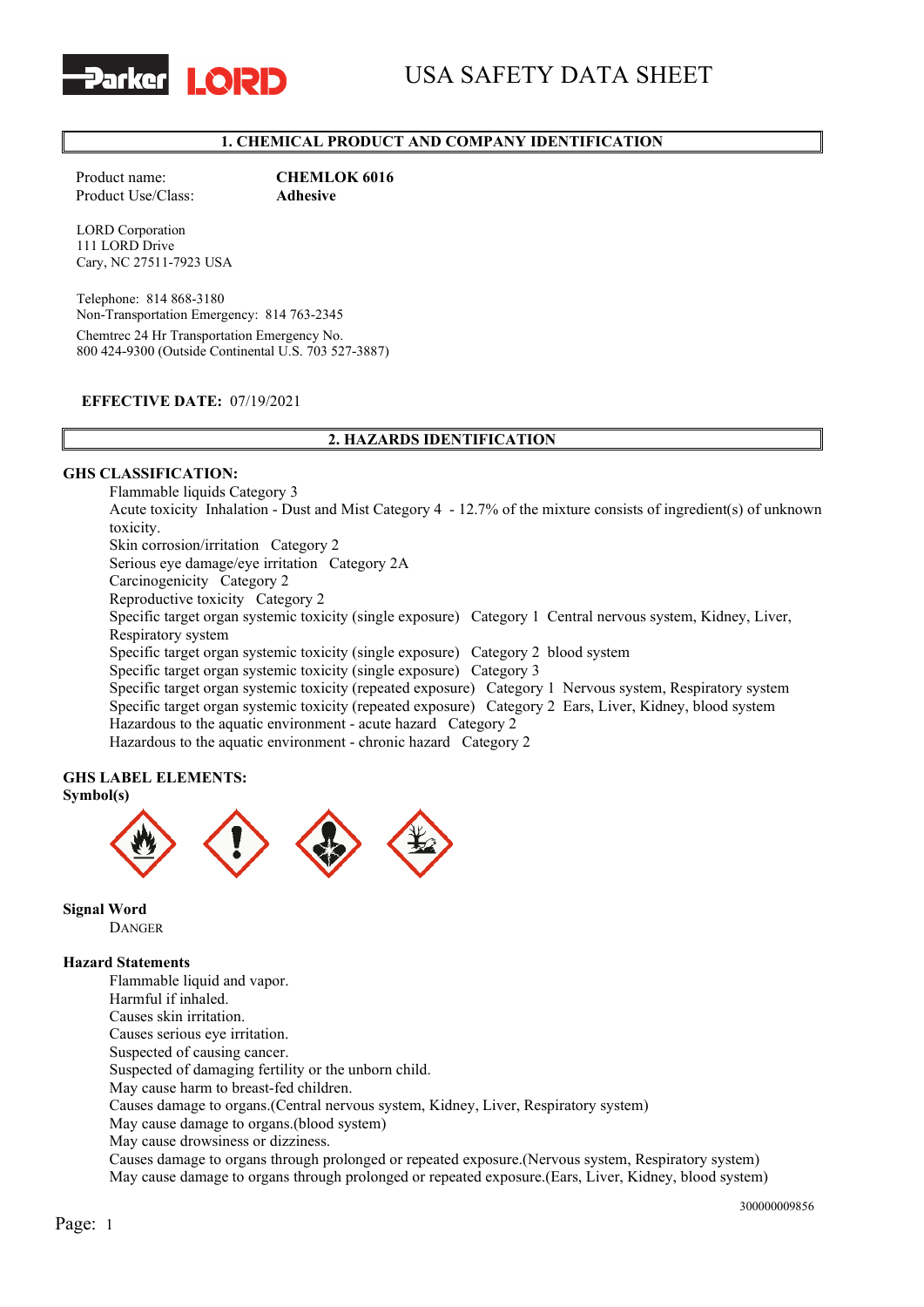Toxic to aquatic life. Toxic to aquatic life with long lasting effects.

#### **Precautionary Statements**

#### **Prevention**

Keep away from heat/sparks/open flames/hot surfaces. - No smoking. Ground/Bond container and receiving equipment. Use explosion-proof electrical/ventilating/lighting equipment. Use only non-sparking tools. Take precautionary measures against static discharge. Obtain special instructions before use. Do not handle until all safety precautions have been read and understood. Wear protective gloves/protective clothing/eye protection/face protection. Use personal protective equipment as required. Do not breathe dust/fume/gas/mist/vapors/spray. Wash thoroughly after handling. Do not eat, drink or smoke when using this product. Use only outdoors or in a well-ventilated area.

Avoid release to the environment.

#### **Response**

In case of fire: refer to section 5 of SDS for extinguishing media.

Call a POISON CENTER or doctor/physician if you feel unwell.

IF exposed: Call a POISON CENTER or doctor/physician.

Specific treatment (see supplemental first aid instructions on this label).

IF INHALED: Remove to fresh air and keep at rest in a position comfortable for breathing.

IF ON SKIN (or hair): Remove/Take off immediately all contaminated clothing. Rinse skin with water/shower. If skin irritation occurs: Get medical advice/attention.

IF IN EYES: Rinse cautiously with water for several minutes. Remove contact lenses, if present and easy to do. Continue rinsing.

Collect spillage.

#### **Storage**

Store in a well-ventilated place. Keep cool. Store in a well-ventilated place. Keep container tightly closed. Store locked up.

#### **Disposal:**

Dispose of contents/container in accordance with waste/disposal laws and regulations of your country or particular locality.

## **Other Hazards:**

**This product contains component(s) which have the following warnings; however based on the GHS classification criteria of your country or locale, the product mixture may be outside the respective category(s).**

**Acute:** Vapor harmful; may affect the brain or nervous system causing dizziness, headache or nausea. In elevatedtemperature applications, product may release vapors that may produce cyanosis in the absence of sufficient ventilation or adequate respiratory protection. The imide in this product is a respiratory hazard. Inhalation of product vapors, fumes or particulates during heating should be avoided. Possible irritation of the respiratory system can occur causing a variety of symptoms such as dryness of the throat, tightness of the chest, and shortness of breath. May cause central nervous system depression characterized by the following progressive steps: headache, dizziness, staggering gait, confusion, unconsciousness or coma.May be harmful if swallowed. Ingestion is not an expected route of entry in industrial or commercial uses.

**Chronic:** May affect the gastrointestinal system. May affect the blood and blood-forming organs. Ethylbenzene has been classified by IARC as a possible human carcinogen (Group 2B) and reported by NTP to show clear evidence for carcinogenicity in animals. IARC has designated carbon black as Group 2B - inadequate evidence for carcinogenicity in humans, but sufficient evidence in experimental animals. In 2006 IARC reaffirmed its 1995 finding that there is "inadequate evidence" from human health studies to assess whether carbon black causes cancer in humans. Further, epidemiological evidence from well-conducted investigations has shown no causative link between carbon black exposure and the risk of malignant or non-malignant respiratory disease in humans. The nitrogen substituted aromatic in this product gave positive results for mutagenicity in an Ames Assay study while two other mutagenicity studies proved negative. Repeated or prolonged skin contact may cause allergic reactions with susceptible persons.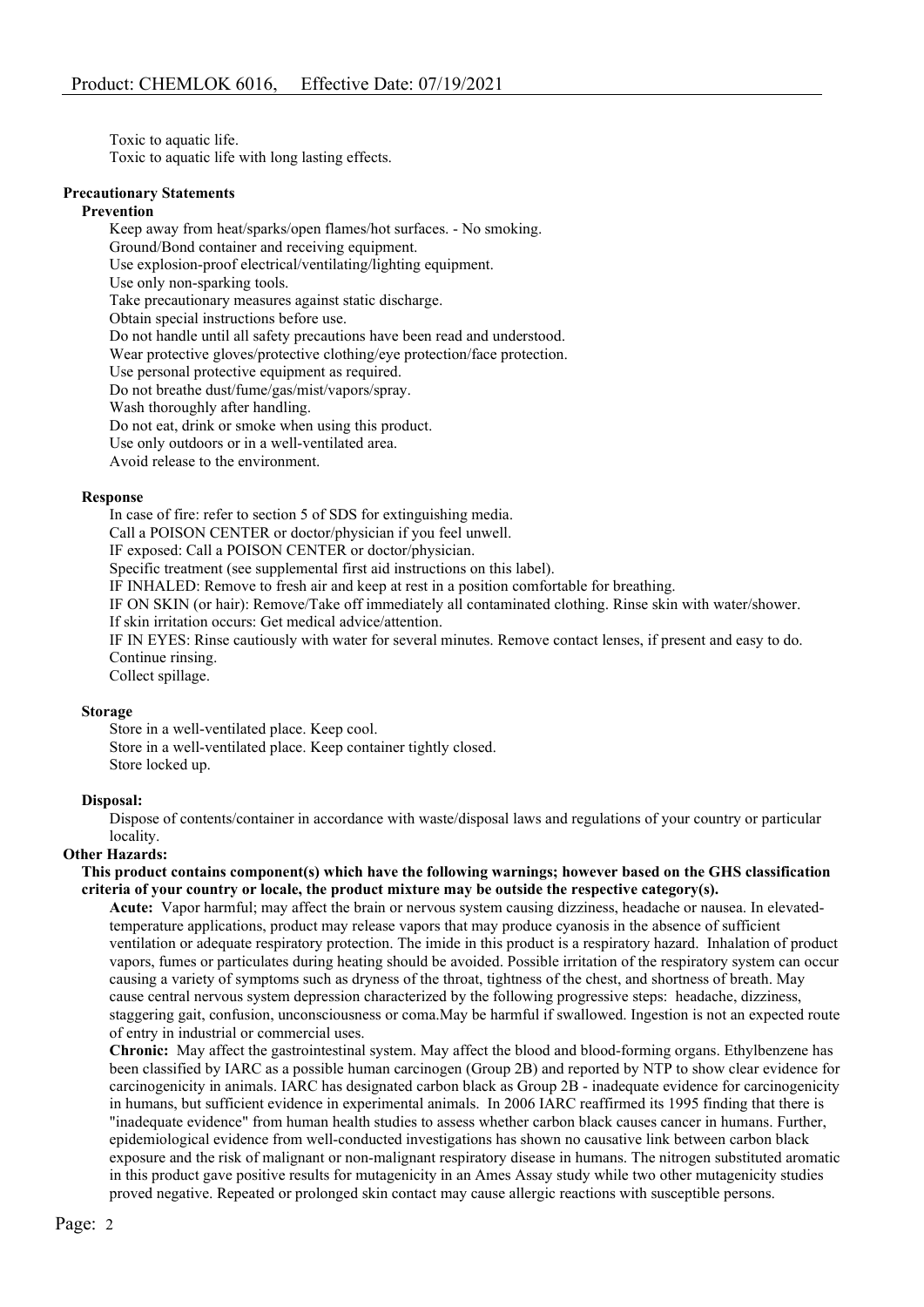## **3. COMPOSITION/INFORMATION ON INGREDIENTS**

| <b>Chemical Name</b>          | <b>CAS Number</b>  | Range       |  |
|-------------------------------|--------------------|-------------|--|
| Xylene                        | 1330-20-7          | 55 - 60 %   |  |
| Ethyl benzene                 | $100-41-4$         | $10 - 15\%$ |  |
| Nitrogen substituted aromatic | <b>PROPRIETARY</b> | $5 - 10\%$  |  |
| Zinc compound                 | <b>PROPRIETARY</b> | $1 - 5\%$   |  |
| Imide                         | <b>PROPRIETARY</b> | $1 - 5\%$   |  |
| Carbon black                  | 1333-86-4          | $1 - 5\%$   |  |

Any "PROPRIETARY" component(s) in the above table is considered trade secret, thus the specific chemical and its exact concentration is being withheld.

## **4. FIRST AID MEASURES**

**FIRST AID - EYE CONTACT:** Flush eyes immediately with large amount of water for at least 15 minutes holding eyelids open while flushing. Get prompt medical attention.

**FIRST AID - SKIN CONTACT:** Flush contaminated skin with large amounts of water while removing contaminated clothing. Wash affected skin areas with soap and water. Get medical attention if symptoms occur.

**FIRST AID - INHALATION:** Move person to fresh air. Restore and support continued breathing. If breathing is difficult, give oxygen. Get immediate medical attention.

**FIRST AID - INGESTION:** If swallowed, do not induce vomiting. Call a physician or poison control center immediately for further instructions. Never give anything by mouth if victim is rapidly losing consciousness, unconscious or convulsing.

# **5. FIRE-FIGHTING MEASURES**

**SUITABLE EXTINGUISHING MEDIA:** Carbon Dioxide, Dry Chemical, Foam, Water Fog **UNSUITABLE EXTINGUISHING MEDIA:** Not determined for this product.

**SPECIFIC HAZARDS POSSIBLY ARISING FROM THE CHEMICAL:** Flammable liquid and vapor. Keep containers tightly closed. Isolate from heat, electrical equipment, sparks, open flame, and other sources of ignition. Closed containers may rupture when exposed to extreme heat. Use water spray to keep fire exposed containers cool. WARNING: Due to the combustible nature of the dried film of this product and the potential for smoldering or fire, the accumulation and buildup of the dried film on spray booth walls and floors, spindles, fixtures and other surfaces should be avoided, and any buildup should be removed. Keep the dried film accumulations away from sparks, friction, impact, high heat  $(>235 \text{ F})\geq 112 \text{ C}$  or other sources of ignition. These conditions could cause the dried film to ignite very readily and quickly, and the resulting smoldering or fire may be difficult to extinguish. During removal of accumulation/buildup of this product, take precautions to avoid heat, friction and impact during the cleaning process. Use paint stripper, brass brush, or plastic scraper for cleaning. In the event of smoldering or a fire involving the dried product, Cold Fire®\*\* fire suppressing agent is preferred as the extinguishing medium. If Cold Fire® is not available, use water spray as the extinguishing medium. Take efforts to ensure that these agents reach the base of the smoldering or fire. Parker-LORD Corporation will not be responsible for personal injuries, property damage or any other damages arising from the accumulation (buildup, cleaning/removal or any related smoldering or fire) resulting from the use of this product. Refer to the Chemlok® Safe Handling Guide for additional information. \*\*NOTE: Parker-LORD Corporation has determined Cold Fire® fire suppressing agent to be effective in extinguishing fires involving dried Chemlok® adhesives. Parker-LORD does not recommend any particular equipment or system for use in delivering or applying Cold Fire® products. Customer is responsible for determining that Cold Fire® products and any delivery equipment or system is appropriate and effective for customer's specific needs. During a fire, irritating and/or toxic gases and particulate may be generated by thermal decomposition or combustion.

**SPECIAL PROTECTIVE EQUIPMENT AND PRECAUTIONS FOR FIRE-FIGHTERS:** Wear full firefighting protective clothing, including self-contained breathing apparatus (SCBA). Water spray may be ineffective. If water is used, fog nozzles are preferable.

# **6. ACCIDENTAL RELEASE MEASURES**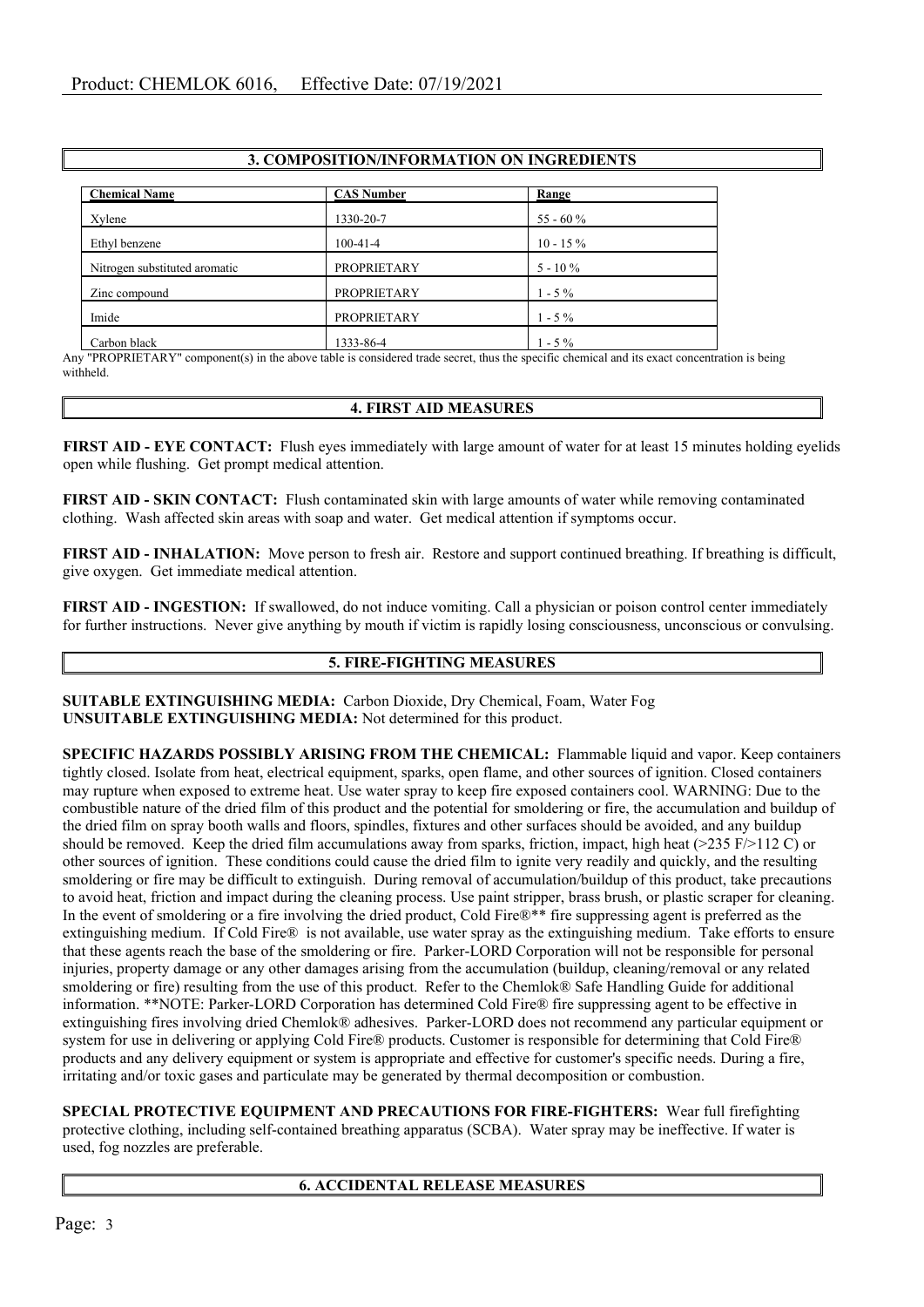**PERSONAL PRECAUTIONS, PROTECTIVE EQUIPMENT AND EMERGENCY PROCEDURES:** Remove all sources of ignition (flame, hot surfaces, and electrical, static or frictional sparks). Avoid breathing vapors. Use self-contained breathing equipment. Avoid contact. See Section 5 for cautionary information on the dried residue of this product.

**ENVIRONMENTAL PRECAUTIONS:** Do not contaminate bodies of water, waterways, or ditches, with chemical or used container.

**METHODS AND MATERIALS FOR CONTAINMENT AND CLEANUP:** Keep non-essential personnel a safe distance away from the spill area. Notify appropriate authorities if necessary. Contain and remove with inert absorbent material and non-sparking tools. Avoid contact. Before attempting cleanup, refer to hazard caution information in other sections of the SDS form.

## **7. HANDLING AND STORAGE**

**HANDLING:** Keep closure tight and container upright to prevent leakage. Ground and bond containers when transferring material. Avoid skin and eye contact. Wash thoroughly after handling. Avoid breathing of vapor or spray mists. Do not handle until all safety precautions have been read and understood. Empty containers should not be re-used. Use with adequate ventilation. Because empty containers may retain product residue and flammable vapors, keep away from heat, sparks and flame; do not cut, puncture or weld on or near the empty container. Do not smoke where this product is used or stored. See Section 5 for cautionary information on handling of the dried residue of this product.

**STORAGE:** Do not store or use near heat, sparks, or open flame. Store only in well-ventilated areas. Do not puncture, drag, or slide container. Keep container closed when not in use. Refer to OSHA 29CFR Part 1910.106 "Flammable and Combustible Liquids" for specific storage requirements.

**8. EXPOSURE CONTROLS/PERSONAL PROTECTION**

| COMPONENT EXPOSURE LIMIT      |                          |                                  |                                 |                                    |      |
|-------------------------------|--------------------------|----------------------------------|---------------------------------|------------------------------------|------|
| <b>Chemical Name</b>          | <b>ACGIH TLV-</b><br>TWA | <b>ACGIH TLV-</b><br><b>STEL</b> | <b>OSHA PEL-</b><br>TWA         | <b>OSHA PEL-</b><br><b>CEILING</b> | Skin |
| Xylene                        | $100$ ppm                | $150$ ppm                        | $435 \text{ mg/m}$<br>$100$ ppm | N.E.                               | N.A. |
| Ethyl benzene                 | $20$ ppm                 | N.E.                             | $435 \text{ mg/m}$<br>$100$ ppm | N.E.                               | N.A. |
| Nitrogen substituted aromatic | N.E.                     | N.E.                             | N.E.                            | N.E.                               | N.A. |
| Zinc compound                 | N.E.                     | N.E.                             | N.E.                            | N.E.                               | N.A. |
| Imide                         | N.E.                     | N.E.                             | N.E.                            | N.E.                               | N.A. |
| Carbon black                  | $3 \text{ mg/m}$         | N.E.                             | $3.5 \text{ mg/m}$              | N.E.                               | N.A. |

#### **INCOMPATIBILITY:** Strong oxidizers, acids, bases, water.

N.A. - Not Applicable, N.E. - Not Established, S - Skin Designation

**Engineering controls:** Sufficient ventilation in pattern and volume should be provided in order to maintain air contaminant levels below recommended exposure limits. Caution: Solvent vapors are heavier than air and collect in lower levels of the work area. Sufficient ventilation (using explosion-proof equipment) should be provided to prevent flammable vapor/air mixtures from accumulating.

## **PERSONAL PROTECTION MEASURES/EQUIPMENT:**

**RESPIRATORY PROTECTION:** Use a NIOSH approved chemical/mechanical filter respirator designed to remove a combination of particulates and organic vapor if occupational limits are exceeded. For emergency situations, confined space use, or other conditions where exposure limits may be greatly exceeded, use an approved air-supplied respirator. For respirator use observe OSHA regulations (29CFR 1910.134) or use in accordance with applicable laws and regulations of your country or particular locality.

**SKIN PROTECTION:** Use neoprene, nitrile, or rubber gloves to prevent skin contact.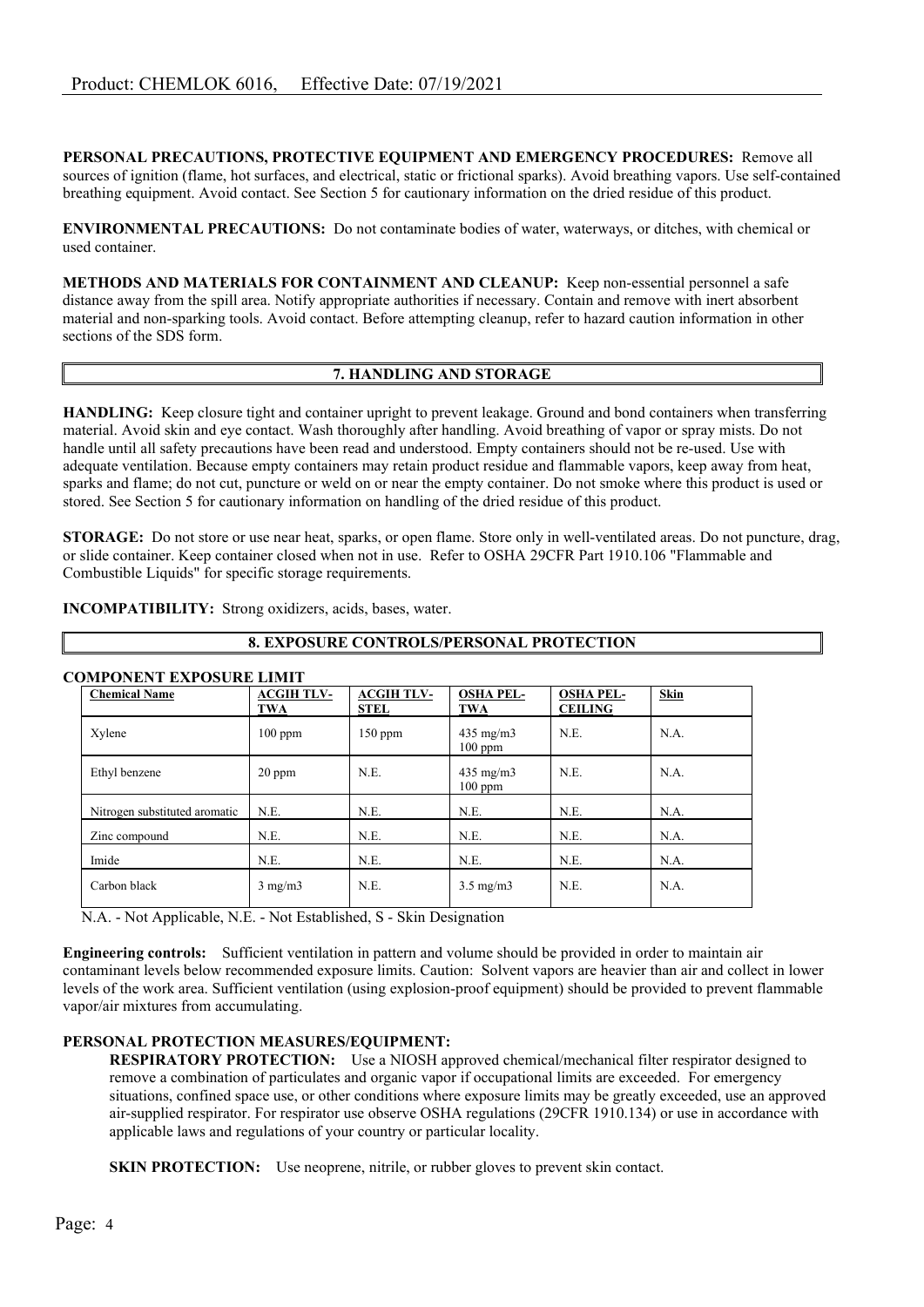**EYE PROTECTION:** Use safety eyewear including safety glasses with side shields and chemical goggles where splashing may occur.

**OTHER PROTECTIVE EQUIPMENT:** Use disposable or impervious clothing if work clothing contamination is likely. Remove and wash contaminated clothing before reuse.

**HYGIENIC PRACTICES:** Wash hands before eating, smoking, or using toilet facility. Do not smoke in any chemical handling or storage area. Food or beverages should not be consumed anywhere this product is handled or stored. Wash thoroughly after handling.

#### **9. PHYSICAL AND CHEMICAL PROPERTIES**

Typical values, not to be used for specification purposes.

| <b>ODOR:</b>                      | Solvent                | <b>VAPOR PRESSURE:</b>        | N.D.                               |
|-----------------------------------|------------------------|-------------------------------|------------------------------------|
| <b>APPEARANCE:</b>                | <b>Black</b>           | <b>VAPOR DENSITY:</b>         | Heavier than Air                   |
| <b>PHYSICAL STATE:</b>            | Liquid                 | <b>LOWER EXPLOSIVE LIMIT:</b> | $1\%$ (V)                          |
| <b>FLASH POINT:</b>               | 81 °F, 26 °C Setaflash | <b>UPPER EXPLOSIVE LIMIT:</b> | $7\%$ (V)                          |
|                                   | Closed Cup             |                               |                                    |
| <b>BOILING RANGE:</b>             | $136 - 141$ °C         | <b>EVAPORATION RATE:</b>      | Slower than n-butyl-               |
|                                   |                        |                               | acetate                            |
| <b>AUTOIGNITION TEMPERATURE:</b>  | N.D.                   | <b>DENSITY:</b>               | 0.99 g/cm3 $(8.20 \text{ lb/gal})$ |
| <b>DECOMPOSITION TEMPERATURE:</b> | N.D.                   | VISCOSITY, DYNAMIC:           | $\geq$ 270 mPa.s @ 25 °C           |
| <b>ODOR THRESHOLD:</b>            | N.D.                   | VISCOSITY, KINEMATIC:         | $\geq$ 273 mm2/s @ 25 °C           |
| <b>SOLUBILITY IN H2O:</b>         | Insoluble              | <b>VOLATILE BY WEIGHT:</b>    | 74.11 %                            |
| pH:                               | N.A.                   | <b>VOLATILE BY VOLUME:</b>    | 84.13 %                            |
| <b>FREEZE POINT:</b>              | N.D.                   | <b>VOC CALCULATED:</b>        | 5.92 lb/gal, 709 g/l               |
| <b>COEFFICIENT OF WATER/OIL</b>   | N.D.                   |                               |                                    |
| <b>DISTRIBUTION:</b>              |                        |                               |                                    |

**LEGEND:** N.A. - Not Applicable, N.E. - Not Established, N.D. - Not Determined

## **10. STABILITY AND REACTIVITY**

**HAZARDOUS POLYMERIZATION:** Hazardous polymerization will not occur under normal conditions.

**STABILITY:** Product is stable under normal storage conditions.

**CONDITIONS TO AVOID:** High temperatures. Sources of ignition.; For dried product issues, refer to Section 5 of the (M)SDS.

**INCOMPATIBILITY:** Strong oxidizers, acids, bases, water.

**HAZARDOUS DECOMPOSITION PRODUCTS:** Decomposition due to high temperatures or a fire causes the formation of irritating and/or toxic gases, organic vapors or fumes., Carbon dioxide, carbon monoxide, chlorine, hydrogen chloride, Phosgene, Oxides of nitrogen

## **11. TOXICOLOGICAL INFORMATION**

**EXPOSURE PATH:** Refer to section 2 of this SDS.

**SYMPTOMS:** Refer to section 2 of this SDS.

#### **TOXICITY MEASURES:**

| <b>Chemical Name</b>          | <b>LD50/LC50</b>                     |
|-------------------------------|--------------------------------------|
| Xylene                        | Oral LD50: Rat $3,500$ mg/kg         |
|                               | Dermal LD50: Rabbit $> 4,350$ mg/kg  |
|                               | Inhalation LC50: Rat 29.08 mg/l /4 h |
| Ethyl benzene                 | Oral LD50: Rat 3,500 mg/kg           |
|                               | Dermal LD50: Rabbit 15,400 mg/kg     |
|                               | Inhalation LC50: Rat 17.4 mg/l /4 h  |
| Nitrogen substituted aromatic | Oral LD50: rat $1,100$ mg/kg         |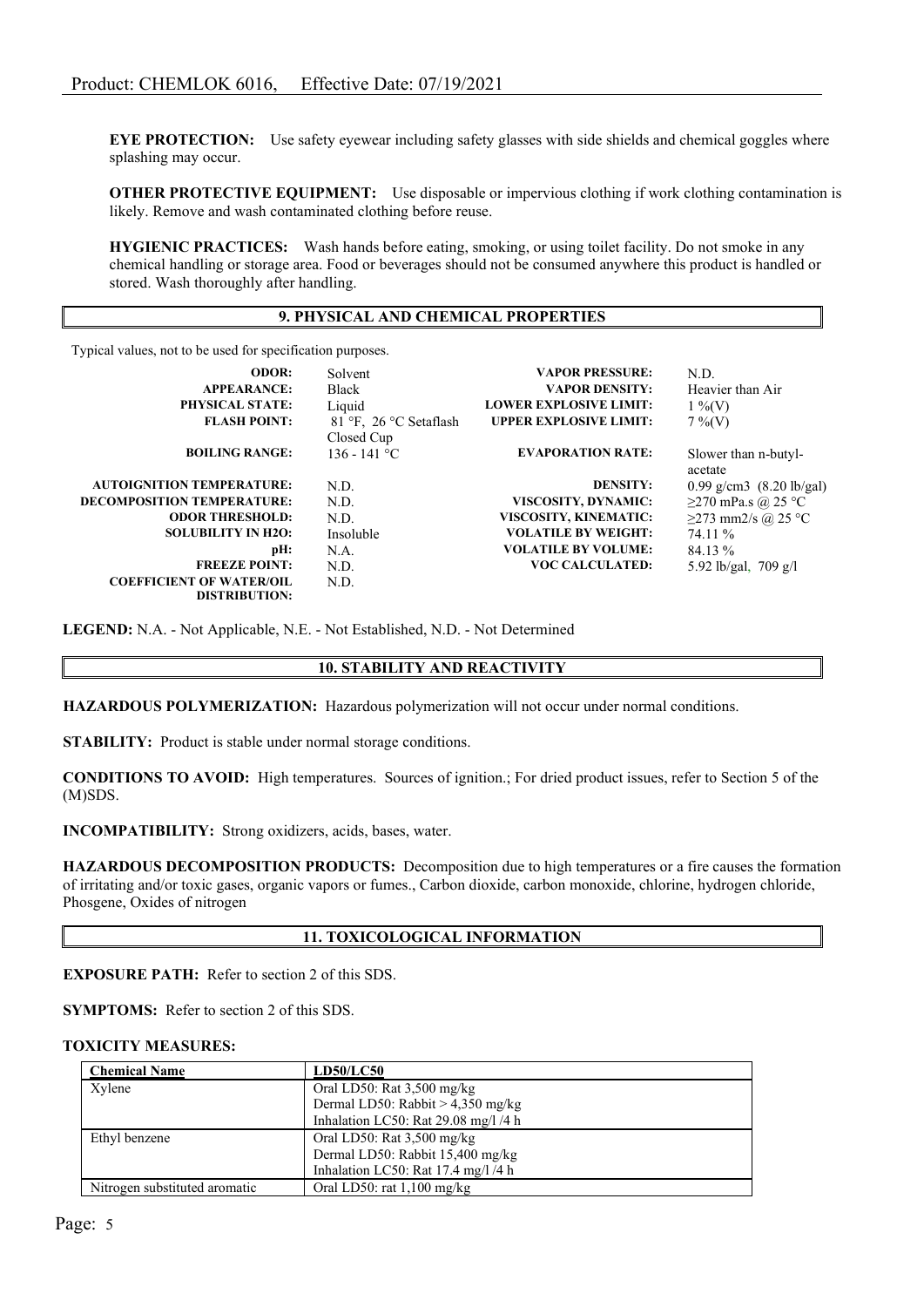| Zinc compound | Oral LD50: $\text{Rat} > 5,000 \text{ mg/kg}$            |
|---------------|----------------------------------------------------------|
| Imide         | Oral LD50: Rat $1,370$ mg/kg                             |
|               | Inhalation LC50: Rat 55 mg/m3 /4 h                       |
| Carbon black  | Oral LD50: $\text{Rat} > 15,400 \text{ mg/kg}$           |
|               | Dermal LD50: Rabbit > 3 g/kg                             |
|               | GHS LC50 (vapour): Acute toxicity point estimate 55 mg/l |

**Germ cell mutagenicity:** No classification proposed

**Carcinogenicity:** Category 2 - Suspected of causing cancer. Components contributing to classification: Ethyl benzene.

**Reproductive toxicity:** Category 2 - Suspected of damaging fertility or the unborn child. May cause harm to breastfed children.

Components contributing to classification: Xylene. Ethyl benzene. Toluene.

# **12. ECOLOGICAL INFORMATION**

#### **ECOTOXICITY:**

| <b>Chemical Name</b>          | <b>Ecotoxicity</b>                                      |
|-------------------------------|---------------------------------------------------------|
| Xylene                        | Fish: Pimephales promelas 13.4 mg/196 h flow-through    |
|                               | Oncorhynchus mykiss 2.661 - 4.093 mg/l96 h Static       |
|                               | Oncorhynchus mykiss 13.5 - 17.3 mg/l96 h                |
|                               | Lepomis macrochirus 13.1 - 16.5 mg/l96 h flow-through   |
|                               | Lepomis macrochirus 19 mg/l96 h                         |
|                               | Lepomis macrochirus 7.711 - 9.591 mg/l96 h Static       |
|                               | Pimephales promelas 23.53 - 29.97 mg/l96 h Static       |
|                               | Cyprinus carpio 780 mg/l96 h semi-static                |
|                               | Cyprinus carpio $> 780$ mg/196 h                        |
|                               | Poecilia reticulata 30.26 - 40.75 mg/196 h Static       |
|                               | Invertebrates: water flea 3.82 mg/l48 h                 |
|                               | Gammarus lacustris 0.6 mg/l48 h                         |
| Ethyl benzene                 | Fish: Oncorhynchus mykiss 11.0 - 18.0 mg/l96 h Static   |
|                               | Oncorhynchus mykiss 4.2 mg/196 h semi-static            |
|                               | Pimephales promelas 7.55 - 11 mg/l96 h flow-through     |
|                               | Lepomis macrochirus 32 mg/196 h Static                  |
|                               | Pimephales promelas 9.1 - 15.6 mg/l96 h Static          |
|                               | Poecilia reticulata 9.6 mg/l96 h Static                 |
|                               | Plants: Pseudokirchneriella subcapitata 4.6 mg/172 h    |
|                               | Pseudokirchneriella subcapitata > 438 mg/l96 h          |
| Nitrogen substituted aromatic | N.D.                                                    |
| Zinc compound                 | N.D.                                                    |
| Imide                         | Invertebrates: Daphnia magna (Water flea) 31.6 mg/l48 h |
| Carbon black                  | N.D.                                                    |

**PERSISTENCE AND DEGRADABILITY:** Not determined for this product.

**BIOACCUMULATIVE:** Not determined for this product.

**MOBILITY IN SOIL:** Not determined for this product.

**OTHER ADVERSE EFFECTS:** Not determined for this product.

## **13. DISPOSAL CONSIDERATIONS**

**DISPOSAL METHOD:** Disposal should be done in accordance with Federal (40CFR Part 261), state and local environmental control regulations. If waste is determined to be hazardous, use licensed hazardous waste transporter and disposal facility. Waste streams, including the dried adhesive residue, resulting from the use of this product should be tested for RCRA characteristics, including ignitability, to determine any applicable waste classifications.

## **14. TRANSPORT INFORMATION**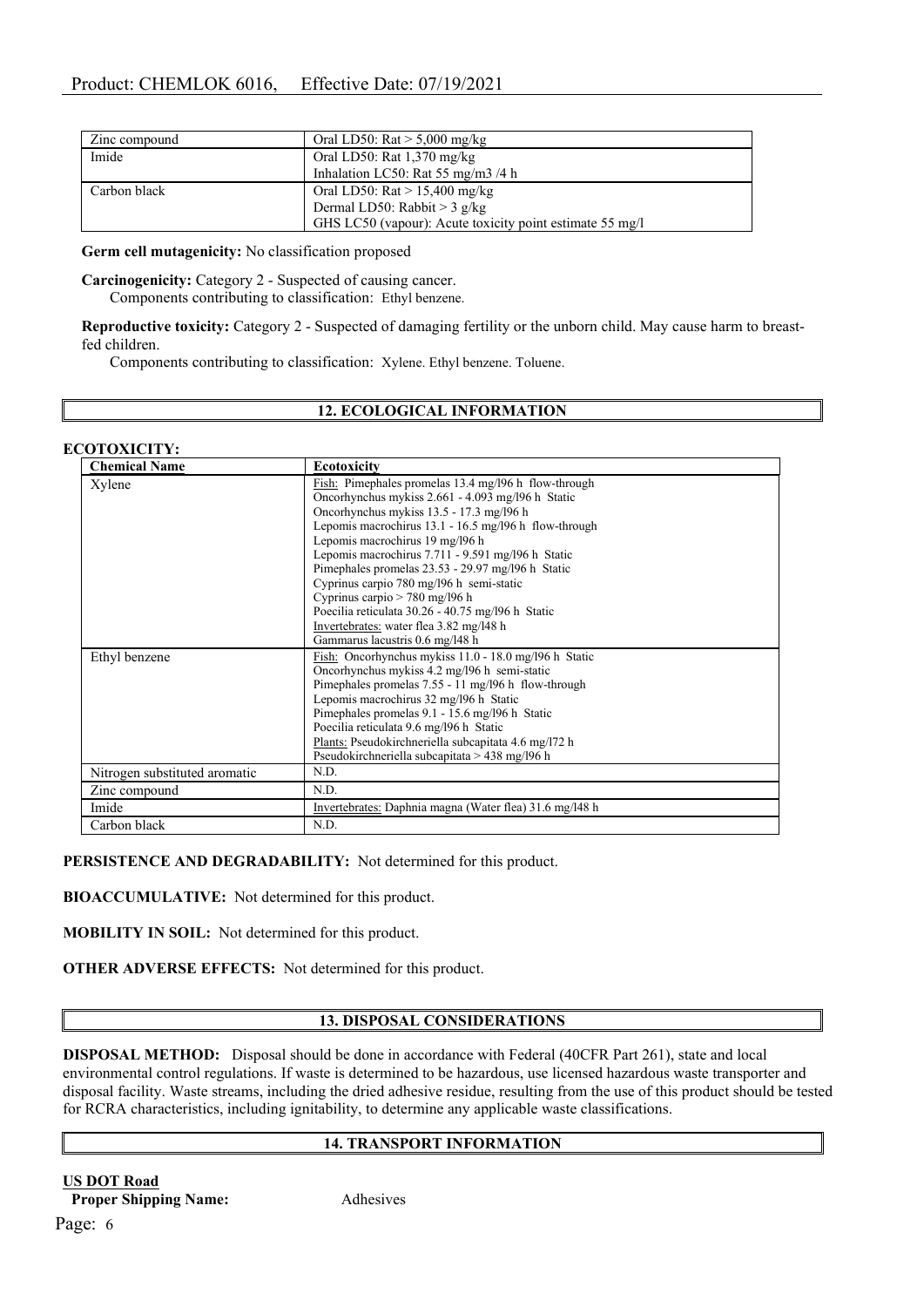| <b>Hazard Class:</b>                    | 3         |
|-----------------------------------------|-----------|
| <b>SECONDARY HAZARD:</b>                | None      |
| <b>UN/NA Number:</b>                    | 1133      |
| <b>Packing Group:</b>                   | Ш         |
| <b>Emergency Response Guide Number:</b> | 128       |
| <b>IATA Cargo</b>                       |           |
| <b>PROPER SHIPPING NAME:</b>            | Adhesives |
| <b>Hazard Class:</b>                    | 3         |
| <b>HAZARD CLASS:</b>                    | None      |
| <b>UN NUMBER:</b>                       | 1133      |
| <b>PACKING GROUP:</b>                   | Ш         |
| EMS:                                    | 3L        |
| <b>IMDG</b>                             |           |
| <b>PROPER SHIPPING NAME:</b>            | Adhesives |
| <b>Hazard Class:</b>                    | 3         |
| <b>HAZARD CLASS:</b>                    | None      |
| <b>UN NUMBER:</b>                       | 1133      |
| <b>PACKING GROUP:</b>                   | Ш         |
| EMS:                                    | $F-E$     |

The listed transportation classification applies to non-bulk shipments. It does not address regulatory variations due to changes in package size, mode of shipment or other regulatory descriptors. For the most accurate shipping information, refer to your transportation/compliance department.

## **15. REGULATORY INFORMATION**

#### **U.S. FEDERAL REGULATIONS: AS FOLLOWS:**

#### **SARA SECTION 313**

This product contains the following substances subject to the reporting requirements of Section 313 of Title III of the Superfund Amendment and Reauthorization Act of 1986 and 40 CFR part 372.:

| <b>Chemical Name</b> | <b>CAS Number</b>  | Weight % Less Than |
|----------------------|--------------------|--------------------|
| Xylene               | 1330-20-7          | $60.0\%$           |
| Ethyl benzene        | 100-41-4           | 15 0 $\%$          |
| Zinc compound        | <b>PROPRIETARY</b> | $5.0\%$            |

## **TOXIC SUBSTANCES CONTROL ACT:**

#### **INVENTORY STATUS**

The chemical substances in this product are on the active TSCA Section 8 Inventory or exempt.

#### **EXPORT NOTIFICATION**

This product contains the following chemical substances subject to the reporting requirements of TSCA 12(B) if exported from the United States:

None

# **16. OTHER INFORMATION**

Under HazCom 2012 it is optional to continue using the HMIS rating system. It is important to ensure employees have been trained to recognize the different numeric ratings associated with the HazCom 2012 and HMIS schemes.

**HMIS RATINGS -** HEALTH: 2\* FLAMMABILITY: 3 PHYSICAL HAZARD: 0 \* - Indicates a chronic hazard; see Section 2

**Revision:** Section 9

Page: 7 **Effective Date:** 07/19/2021